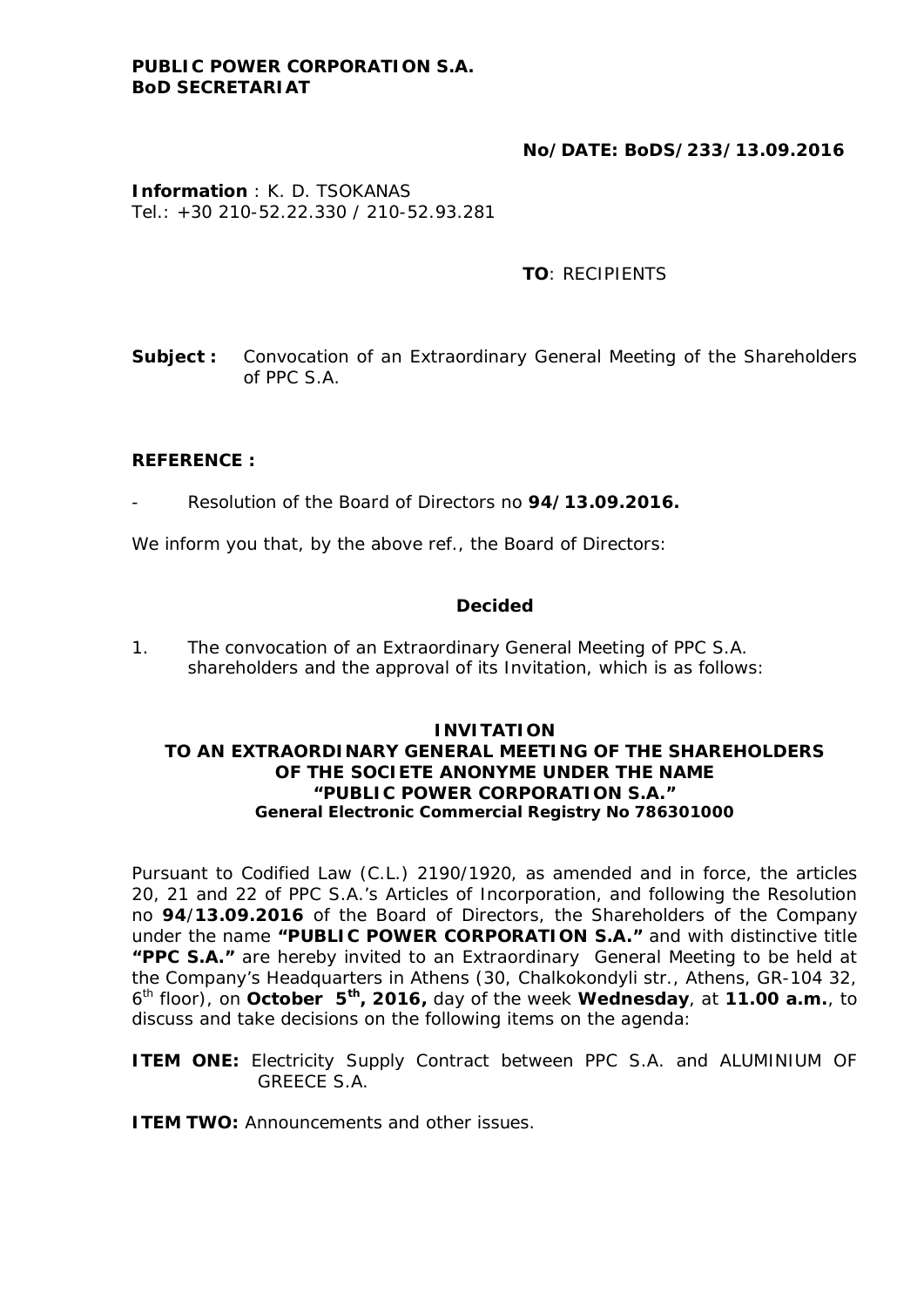# **PARTICIPATION RIGHT IN THE GENERAL MEETING**

In this Extraordinary General Meeting (EGM), the Shareholders with right to participate and vote are those, who will be registered at the beginning of September 30<sup>th</sup>, 2016, day of the week Friday, that is the fifth  $(5^{th})$  day prior to the EGM date - Record Date, in PPC S.A. Shareholders' registry, which is electronically kept at the Company "Hellenic Central Securities Depository S.A." (ATHEXCSD), without share blocking required. Every ordinary share has the right of one vote. Shareholders' capacity is evidenced by providing a pertinent written certification by the above mentioned institution, or alternatively, via direct online connection of the Company with the registry of the latter. Shareholders' capacity must be effective at the beginning of September 30<sup>th</sup>, 2016, day of the week Friday (Record Date) and the pertinent written certification or the electronic verification with respect to the Shareholders' capacity must be received by the Company the latest until October  $2^{nd}$ , 2016, day of the week Sunday, that is, the third  $(3^{rd})$  day prior to the EGM date. As regards the Company, participation and voting right at the EGM is attributed only to those regarded as shareholder at the aforementioned Record Date. In case of non compliance with the provisions of article 28a of C.L. 2190/1920, as in force, such Shareholder may participate in the EGM only following its permission.

# **PROCEDURE FOR THE EXERCISE OF VOTING RIGHT BY PROXY**

The Shareholders who wish to participate in the Extraordinary General Meeting (EGM) by proxy/ies representative/es, must send the pertinent proxy holder authorisation form (Power of Attorney), which is available on the Company's website [www.dei.gr](http://www.dei.gr/), to the Company's Corporate Announcements and Shareholders Services (30, Chalkokondyli Street, Athens, GR-104 32, 5<sup>th</sup> floor, office 511), no later than October 2<sup>nd</sup>, 2016, day of the week Sunday, that is the third  $\binom{3}{1}$  day prior to the date of the General Meeting.

Each shareholder may appoint up to three (3) proxy holders/representatives. However, if a shareholder holds shares of the company appearing in more than one securities account, the above limitation shall not prevent such shareholder from appointing separate proxy holders/representatives for the companies appearing in each securities account, as regards the General Meeting.

A proxy holder/representative acting on behalf of several shareholders may cast votes differently for each shareholder. The proxy holder/representative is obliged to disclose to the Company, before the commencement of the General Meeting, any fact which might be useful to the shareholders in assessing whether the proxy holder/representative might pursue interests other than the interest of the represented shareholder. A conflict of interest within this context may in particular arise where the proxy holder/representative:

a) is a controlling shareholder of the Company, or is another entity controlled by such shareholder;

b) is a member of the Board of Directors or the management of the Company, or of a controlling shareholder or an entity controlled by such shareholder;

c) is an employee or an auditor of the Company, or of a controlling shareholder or an entity controlled by such shareholder;

d) is a spouse or close relative (of  $1^{st}$  degree) with a natural person referred to in the above items a) to c).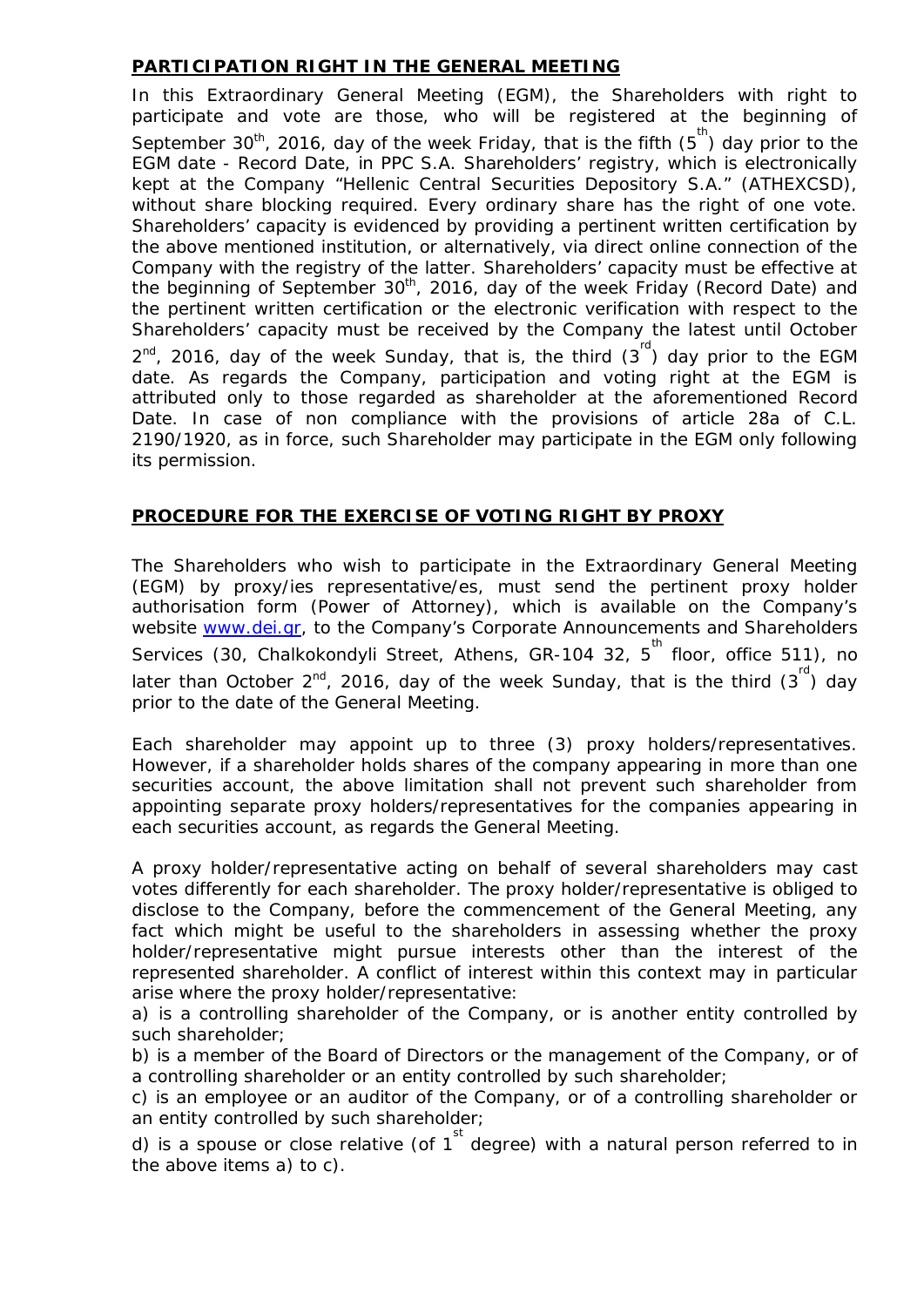The appointment and the revocation of appointment of a shareholder's proxy holder/representative shall be made in writing and shall be notified to the Company at least three (3) days prior to the date of the General Meeting.

The shareholders are requested to ensure the successful dispatch of the proxy holder authorisation form [power of attorney] and receipt thereof by the Company, by calling at the following numbers:  $+30, 210, 5230951, +30, 210, 5293207$ .

 In order to attend the General Meeting any shareholder/representative shall present an ID card. In case that the shareholder is a legal entity and has not appointed in accordance with the aforementioned procedure a proxy holder/srepresentative/s, then the legal representative of such shareholder shall also present his/her legalization documents, in order to attend the General Meeting.

## **SHAREHOLDERS' MINORITY RIGHTS**

With respect to the aforementioned EGM, the Shareholders have also the following rights, which can be exercised within the following deadlines per right:

a) Shareholders representing at least one twentieth (1/20) of the paid-up share capital may request from the Board of Directors to include in the Extraordinary General Meeting's Agenda additional items, provided that the relevant request is communicated to the Board of Directors at least fifteen (15) days prior to the EGM. The said request must be accompanied by a written justification or a draft resolution for approval by the EGM.

b) Shareholders representing at least one twentieth (1/20) of the paid-up share capital may request from the Board of Directors to upload to the Company's website [\(www.dei.gr](http://www.dei.gr/)), at least six (6) days prior to the EGM date, draft resolutions for the items included in the initial or revised EGM agenda, provided that the relevant request is communicated to the Board of Directors at least seven (7) days prior to the EGM date.

c) Following a request of shareholders communicated to the Company at least five (5) full days prior to EGM date, the Board of Directors must provide to the EGM the requested specific information with respect to Company's business, to the extent that these are useful for the actual assessment of the items on the agenda.

d) Following a request of shareholders representing one fifth (1/5) of the paid-up share capital, communicated to the Board of Directors at least five (5) full days prior to the EGM date, the Board of Directors must provide the EGM with information about the course of the Company's affairs and its financial situation.

### **AVAILABLE DOCUMENTS AND INFORMATION**

The present Invitation to the Shareholders, the proxy holder authorisation form [power of attorney], the total number of shares and voting rights existing on the date of the present Invitation, the documents to be submitted to the EGM, as well as any draft resolution for any proposed agenda item or any comment of the Board of Directors on any agenda item, if no resolution has been submitted for approval, and any draft resolution proposed by the Shareholders, are or will be available, pursuant to the law and the Company's Articles of Incorporation, on the Company's website [www.dei.gr,](http://www.dei.gr/) right after their notification to the Company.

The full text of the documents to be submitted to the General Meeting, as well as of the draft resolutions and of any documents provided for in article 27, par. 3, cases c) and d) of C.L. 2190/1920, as in force, will be available in hard copy at the Company's Headquarters in Athens (30, Chalkokondyli str., Athens, GR-104 32).